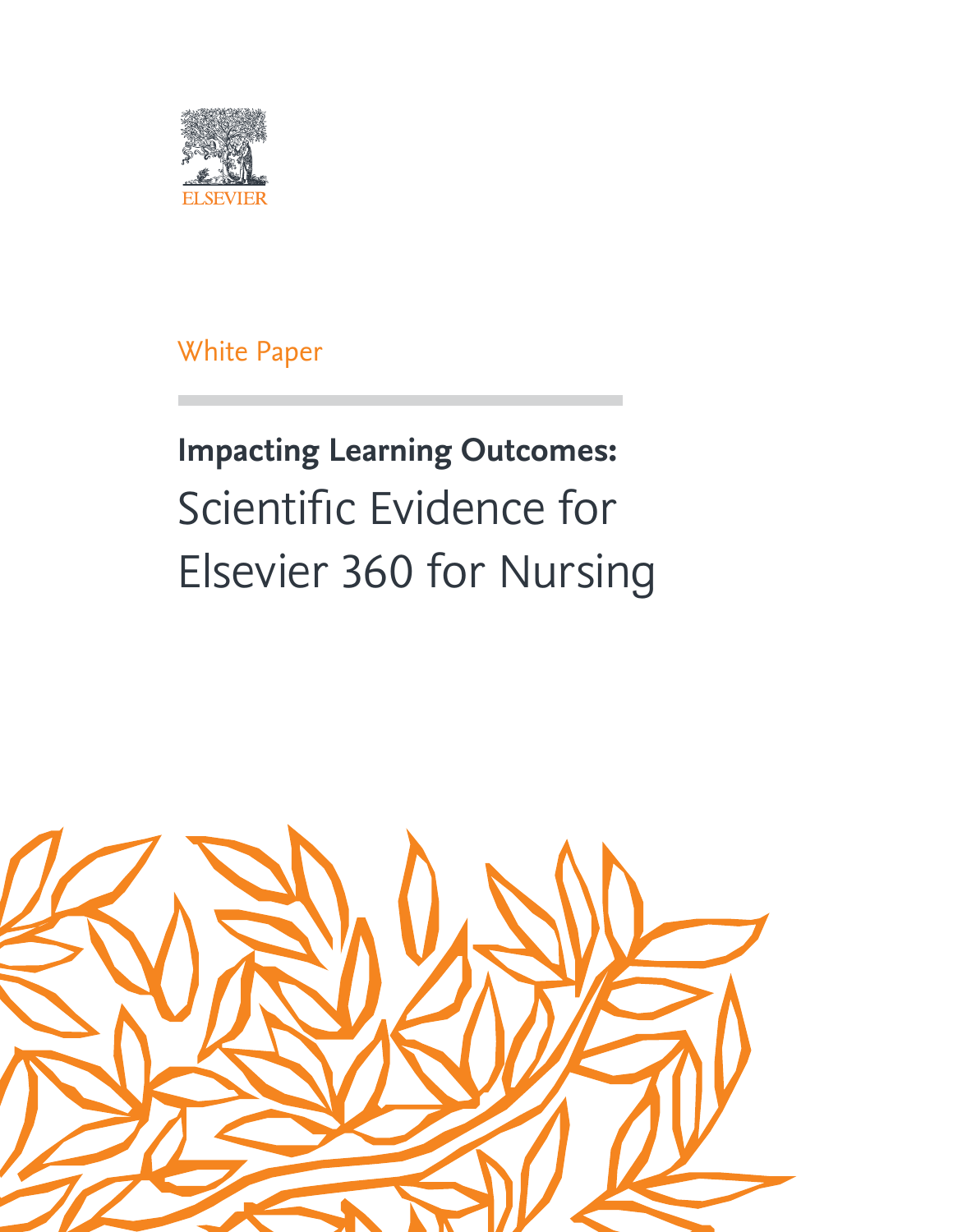### **Impacting Learning Outcomes:** SCIENTIFIC EVIDENCE FOR ELSEVIER 360 FOR NURSING

#### **Christine Gouveia, PhD**

The ultimate goal of any successful nursing program is to equip students with the knowledge, skills, and self-efficacy that will enable them to graduate and become successful nurses. The National Council Licensure Examination (NCLEX® ) is a crucial step in the trajectory for students to become licensed to practice as nurses. The NCLEX measures the minimum required knowledge and skills for safe and effective entry-level nursing care (NCSBN, 2019). NCLEX pass rates are critical for student success and provide a useful indicator for program improvement and accreditation. Nursing programs face many challenges to educate practice-ready nursing graduates that can successfully pass the NCLEX on their first attempt (Roa et al., 2013), particularly with the impending transition to the Next Generation NCLEX ([NCSBN, 2022](https://www.ncsbn.org/next-generation-nclex.htm)). These challenges are further compounded by the shortage of preceptors and nursing faculty which also contribute to the lack of availability of clinical sites for students [\(AACN, 2020](https://www.aacnnursing.org/news-information/fact-sheets/nursing-shortage)).

Nursing educators strive to adopt effective educational curricula, tools, and policies to support students' preparation (Opsahl et al., 2018). To meet this goal, many nursing programs have implemented a variety of educational approaches, including standardized testing, remediation plans, and progression policies (Quinn et al., 2018; Shah et al., 2022). The utility of these varied approaches is promising. However, if applied in an inconsistent and fragmented manner, the use of multiple strategies may hinder success. Furthermore, the COVID-19 pandemic has accelerated pedagogical shifts from traditional methods to the adoption of novel technological and instructional approaches.

At Elsevier, we are committed to empowering nursing programs with programmatic solutions to support students' NCLEX-RN readiness and clinical practice in health care settings. [Elsevier 360 for Nursing](https://evolve.elsevier.com/education/elsevier-program-solutions/) is a comprehensive, personalized program solution that supports faculty in meeting their teaching, learning, and assessment needs using innovative pedagogical approaches and interconnected digital technologies. Our curriculum solution focuses on three primary areas to support these needs:



**Building Knowledge The Applying Clinical Judgment Assessing and Reviewing** 



The Elsevier Applied Learning Sciences (ALS) team focuses on translating academic research into evidence-based practices to provide a foundation for product design. We also iteratively test the effectiveness, validity, and impact of Elsevier's digital solutions through academic-industry partnerships (see Shah et al., 2020 for additional information). This collaborative research plays an important part in bridging educational theories, program design and policies, and teaching practices to improve student learning in nursing education.

This paper reports evidence for the effectiveness of Elsevier 360 for Nursing. Findings are drawn from a selection of research conducted by the ALS team from 2020-2022, including studies conducted by the Shadow Health Education, Research, and Design team.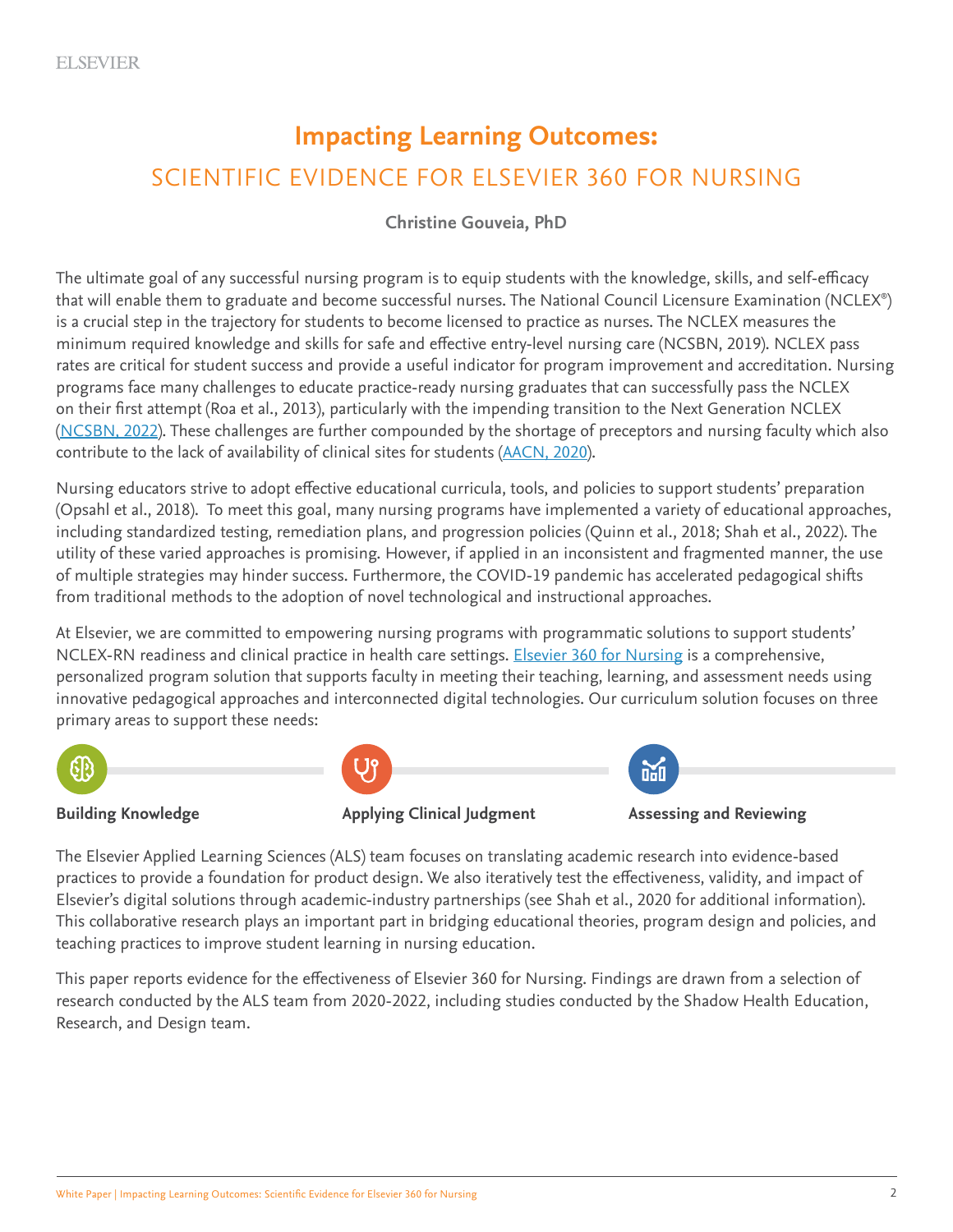**This paper focuses on evidence for products within Elsevier 360 for Nursing to demonstrate how its three primary areas align with seven student learning outcomes:** 



The three areas are presented as distinct categories for ease of communication to provide a simple way of communicating the primary focus of each solution. However, in practice, they overlap and complement each other to help nursing programs meet their learning, teaching, and assessment goals. We will discuss the synergistic effect of these areas in this paper.



The development of nursing students' conceptual knowledge is an important goal throughout the nursing curriculum, and a priority for preparing students to successfully pass the NCLEX-RN (Opsahl, et al., 2018). Elsevier provides nursing students with a range of content and tools (e.g, eBooks, EAQ, Sherpath) that enables them to build knowledge that they can practice, apply, and transfer to new contexts throughout their programs and in clinical practice.

Empirical evidence is growing regarding the effectiveness of **Sherpath** (DeBellis, 2021) and **Elsevier Adaptive Quizzing (EAQ)** in nursing education (Malkemes & Phelan, 2017; Presti & Sanko, 2018).

Shah and colleagues (2022) demonstrated that there is a statistically significant relationship between preparation for the HESI Exit Exam (E2) and first-time pass rates on the NCLEX-RN. Nursing programs that reported **using EAQ as E2 test preparation had statistically higher E2 scores and first-time success on the NCLEX-RN.** Programs that reported using EAQ yielded positive outcomes for students scoring between 850-899 and 900 and above. Students also benefited from reviewing remediation content from HESI Specialty Exams taken in previous courses. These exams which mirror the NCLEX-RN, provide students with a deeper understanding of their areas of weakness and can guide an appropriate preparation plan.

Preliminary evidence is also burgeoning for Sherpath. Gouveia (2022) recently surveyed 38 faculty and 1937 students to gain a better understanding of their experiences with Sherpath and their perceptions of its effectiveness. The visuals in this section summarize faculty and student ratings and demonstrate that Sherpath successfully supports teaching and learning needs across multiple nursing content areas.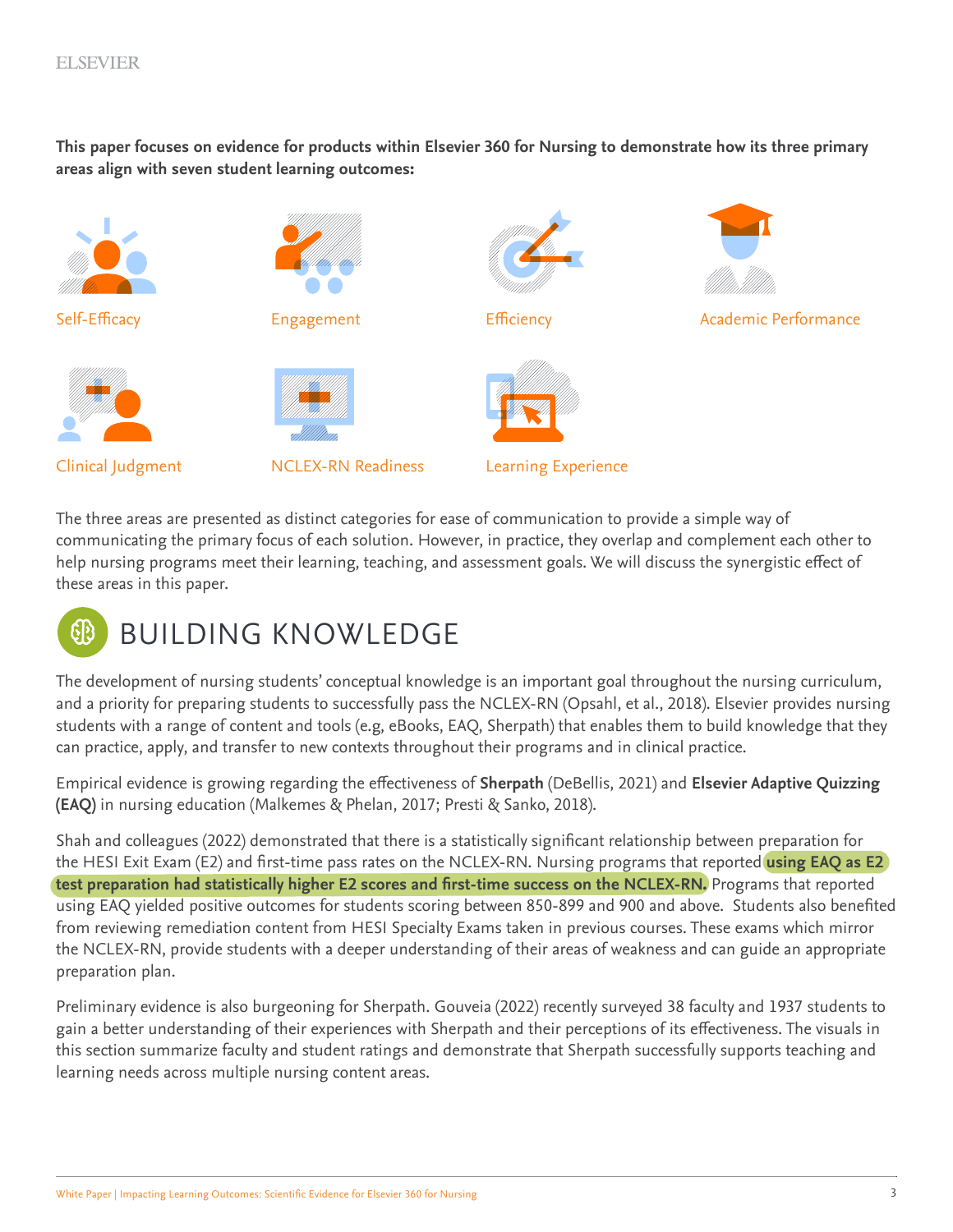

### BUILDING KNOWLEDGE

Reponses from faculty indicated that Sherpath was moderately effective, effective, or very effective for:



Students' responses mirrored faculty ratings on the effectiveness of Sherpath. On average, students' ratings ranged from 81% to 91%, further confirming faculty perceptions. The visual below provides additional evidence for Sherpath and its impact on facilitating engaging experiences and promoting students' self-efficacy across multiple courses.



Overall, the findings described in this section illustrate how resources in Elsevier 360 for Nursing build knowledge. Faculty and students perceive Sherpath as effective in several areas, including improving students' understanding of course material, reducing gaps in knowledge, and ultimately promoting course success. Also, preliminary evidence for EAQ revealed that reported usage for E2 test preparation led to higher E2 scores and NCLEX-RN first-time pass rates.

**LEARNING OUTCOMES**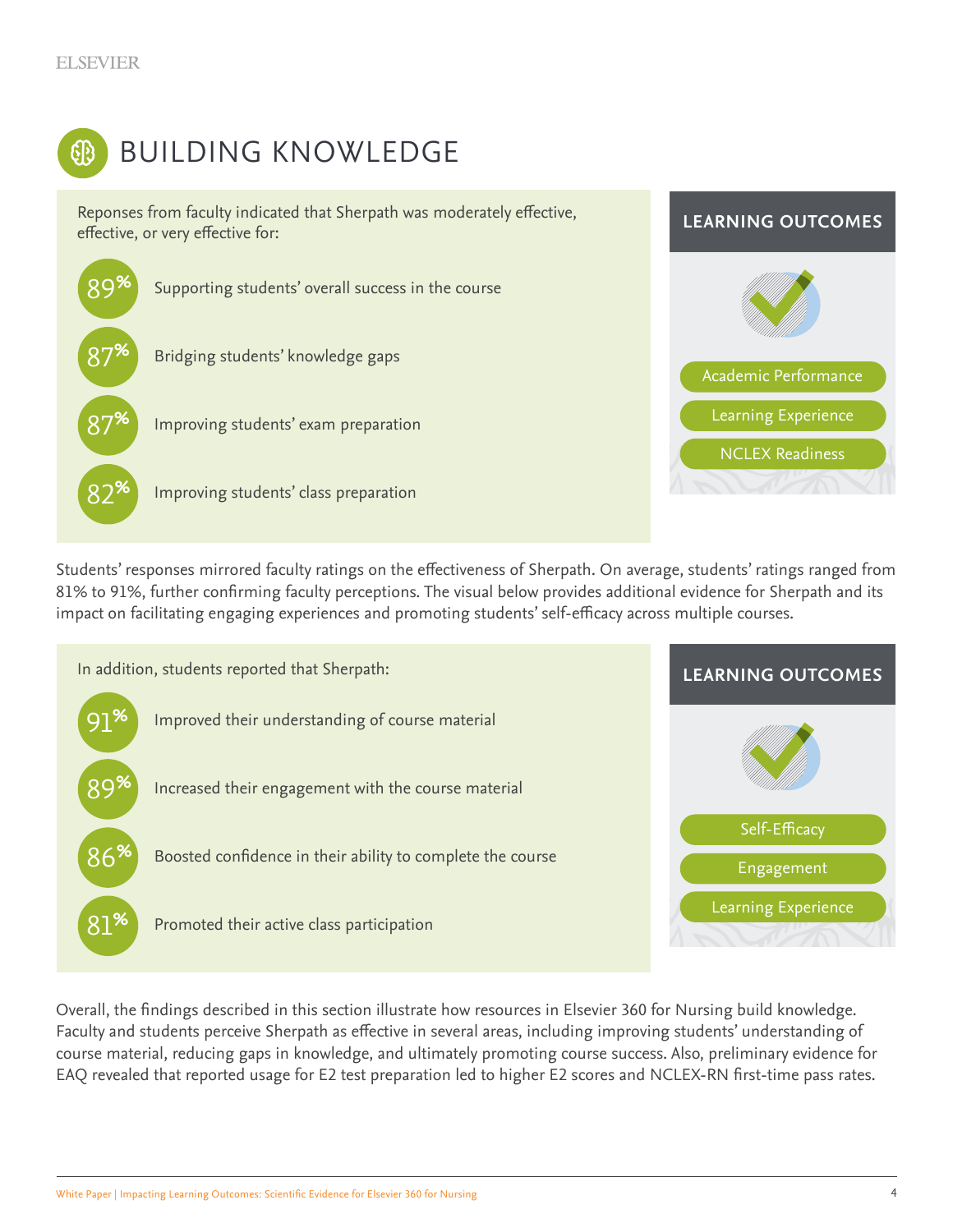

Elsevier offers a range of digital solutions that nursing faculty can integrate in their curricula to facilitate clinical readiness. SimChart, Shadow Health, and Simulation Learning System (hands-on and virtual reality) provide a rich ecosystem of content and pedagogical tools that enable students to bridge theory and practice by engaging them in authentic and interactive experiences.

A recent white paper by Wilson and colleagues (2021) explored whether pre-licensure nursing students become more efficient in collecting subjective and objective patient data, applying therapeutic communication, and creating care plans.



In addition to engaging students in screen-based simulations such as Shadow Health, Elsevier also enables students' clinical readiness through Simulation Learning System (SLS) with Virtual Reality (VR). SLS with VR is an add-on to Elsevier 360 for Nursing. The ALS team has conducted extensive research on this simulation solution and found that an immersive simulation environment enhances student learning and clinical competencies. The appendix describes findings on how SLS with VR is positively impacting faculty practices, student experiences, and outcomes for clinical readiness.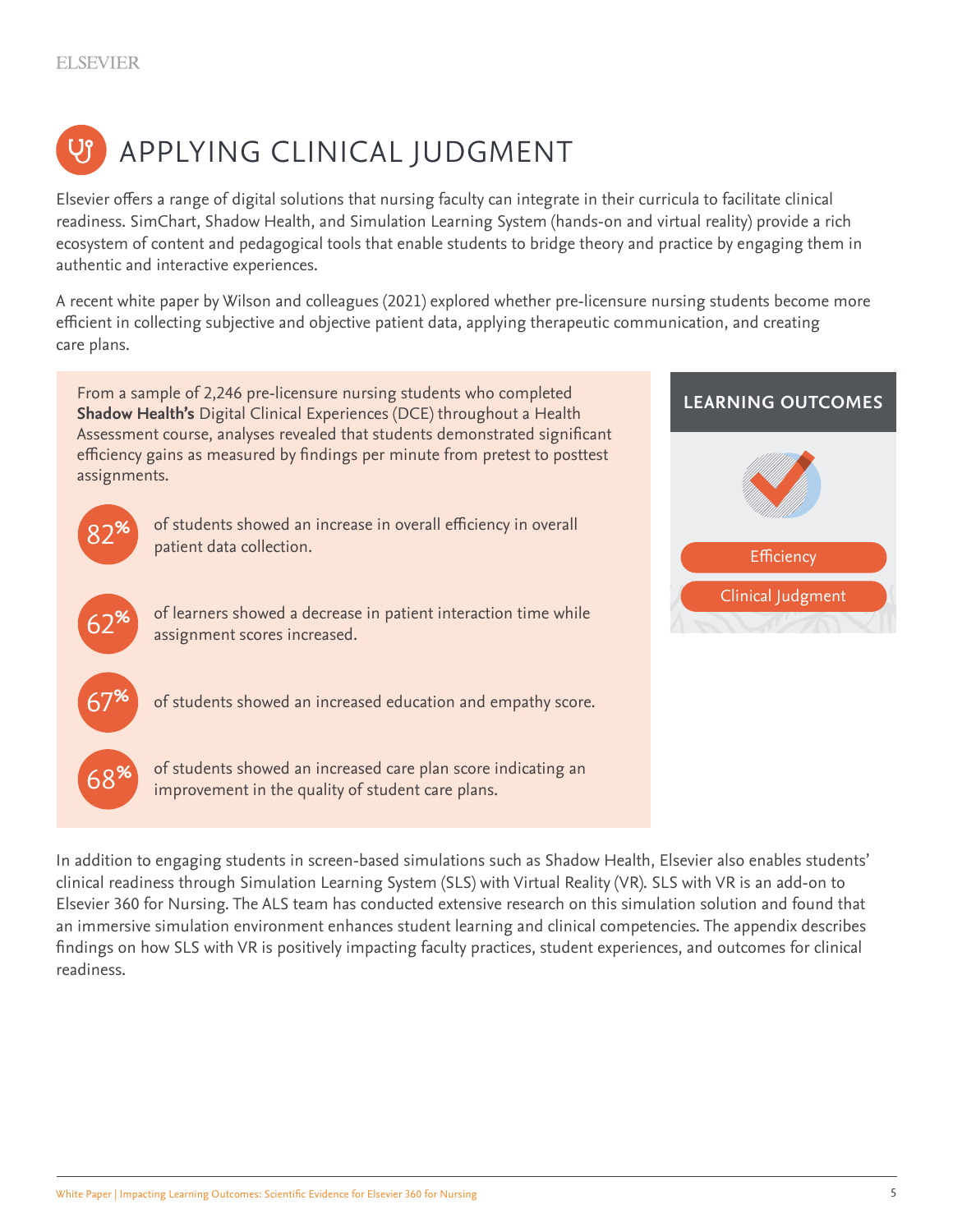

## ASSESSING & REVIEWING

Elsevier provides a variety of HESI RN exams, including the HESI Admission Exam (A2), HESI Specialty Exams, and HESI Exit Exams (E2), that provide formative and summative testing at course and program levels to track and measure student performance at key points throughout the program. These exams have been successful measures for benchmarking program outcomes, guiding remediation, and determining NCLEX-RN readiness (Barton et al., 2014; Riley & Gouveia, 2022).

A substantial body of literature has established the validity and reliability of the **E2** (Riley & Gouveia, 2022). In studies conducted over 20 years with over 68,000 students, the E2 has consistently predicted NCLEX-RN success. A recent study by Shah and colleagues (2022) confirmed that performance on the E2 at 850 and above continues to predict first-attempt success on the NCLEX-RN. Specifically, **students who achieved an average E2 score of 850 and above had a NCLEX-RN pass rate of 96.33%. The pass rate was 97.29% for students whose average E2 score was 900 and above. This study also extended research in new directions by examining the role of E2 policies in supporting students' NCLEX-RN success.**

Another study examined the value of integrating **HESI Specialty Exams** throughout nursing curricula with the E2. Gouveia, Thielk, and Sportsman (2021) explored whether the number of HESI Specialty Exams given throughout students' course of study predicts their E2 score. Examining the correlation of HESI Specialty Exams taken and E2 scores is important, given that predictive validity of the E2 and HESI Specialty Exams for predicting NCLEX-RN success (Kim et al., 2019; Zweighaft, 2013; Zweighaft, 2018). **The results showed that students who took more HESI Specialty Exams across the curriculum performed better on the E2 and were more likely to achieve E2 scores of 850 or 900.** These findings were used to inform predictive models for the **HESI Readiness for NCLEX Dashboard**. Faculty can use the dashboard to identify at-risk students early, monitor cohort and student-level progress, determine NCLEX-RN readiness, and improve program outcomes.





**HESI Compass** is a virtual NCLEX-RN preparation course that uses content review, learning activities, and personalized coaching to support students' exam readiness. Quizzes and case studies enable students to practice, apply, and synthesize their knowledge. HESI exams are administered as critical checkpoints in the course to establish a baseline of performance, identify areas of improvement, and track progress. HESI Compass also enables students to gain familiarity with the NCLEX-RN test plan, master relevant test taking strategies, and self-reflect on their performance and self-efficacy. The visuals in this section outline the impact of HESI Compass for engagement, self-efficacy, learning experiences, academic performance, and NCLEX-RN readiness.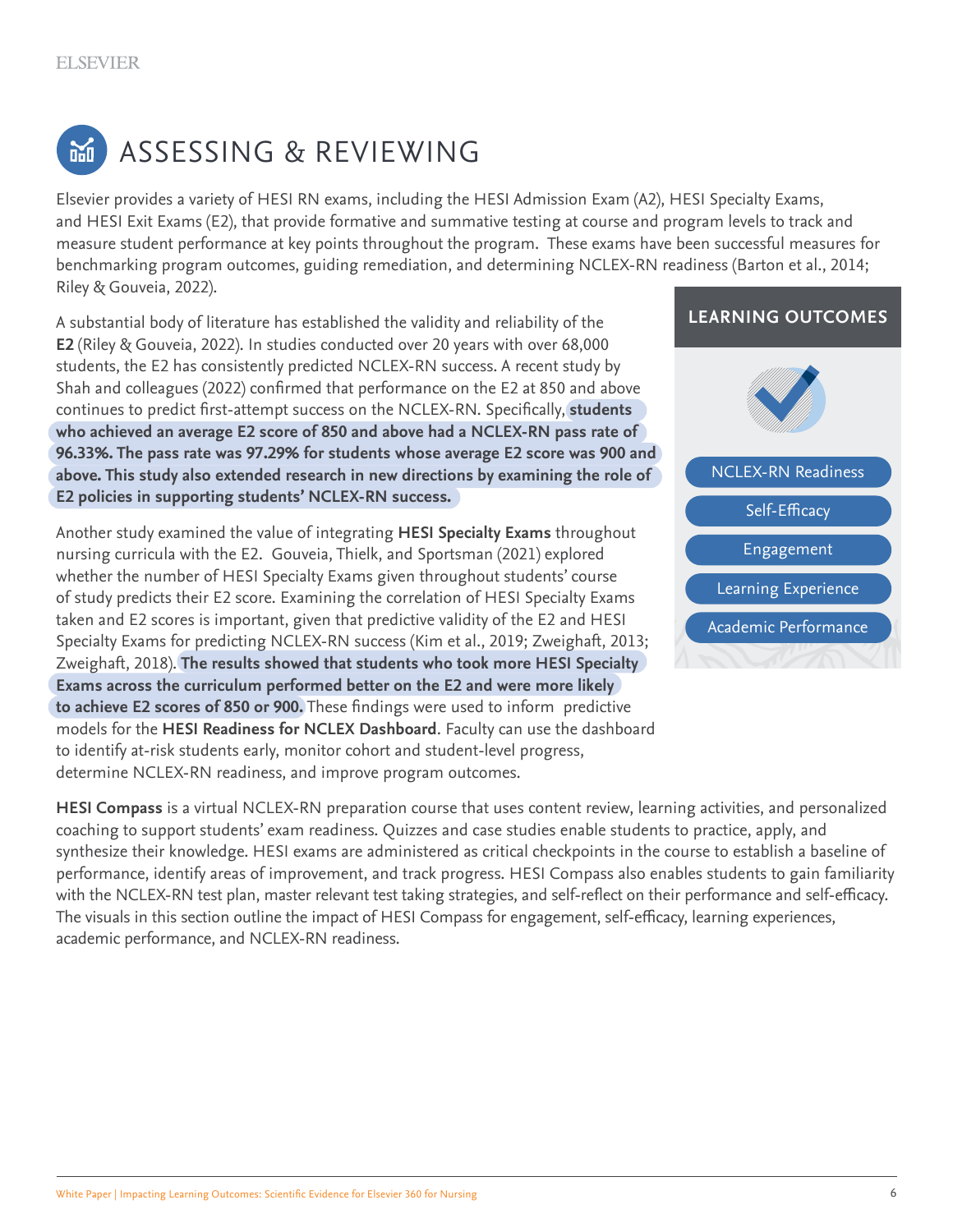### ASSESSING & REVIEWING 函

Gouveia and colleagues (2021) investigated the effectiveness of HESI Compass for a for-profit nursing program.



Students also reported having a positive experience and relatively high and stable levels of self-efficacy.

The average E2 pre-post increase was 85 points (791-876), a statistically significant improvement.

Overall, students became well-prepared for the NCLEX-RN with a passing rate of 94%.

In a larger study across four US institutions in Spring 2020, Gouveia and colleagues (2021) examined the impact of HESI Compass on 235 undergraduate nursing students' exam readiness. More specifically, they examined change in students' E2 pre-test to post-test scores as they used HESI Compass.



Students' E2 scores increased an average of 111.9 points and the proportion of students scoring over 850 or 900 doubled.

Gouveia and colleagues (under review) examined the impact of HESI Compass on 500 nursing students' NCLEX-RN outcomes. They also explored the relationship between HESI Compass usage data and NCLEX-RN outcomes to determine which learning activities contributed to students' success.



+74

of students scoring between 900-949 on the HESI Final Exam passed the NCLEX-RN on their first attempt.

Students had an average score gain of 74 points from the HESI Pretest to Final Exam, with the highest mean score increase of 306 points for students scoring 599 and below.



Students who completed more types of activities within HESI Compass were more likely to pass the NCLEX-RN. Each additional activity type tried by a student increased their odds of passing the NCLEX-RN by 26.07%.

Overall, findings in this section on assessing and reviewing outline major findings for the validity and impact of HESI Exams in predicting success on the NCLEX-RN. In addition, the comprehensive multi-activity preparation in HESI Compass is particularly useful for achieving NCLEX-RN success. HESI Compass helps students achieve substantial performance gains, provide a positive experience, high and stable levels of self-efficacy, and ultimately become wellprepared for the NCLEX-RN.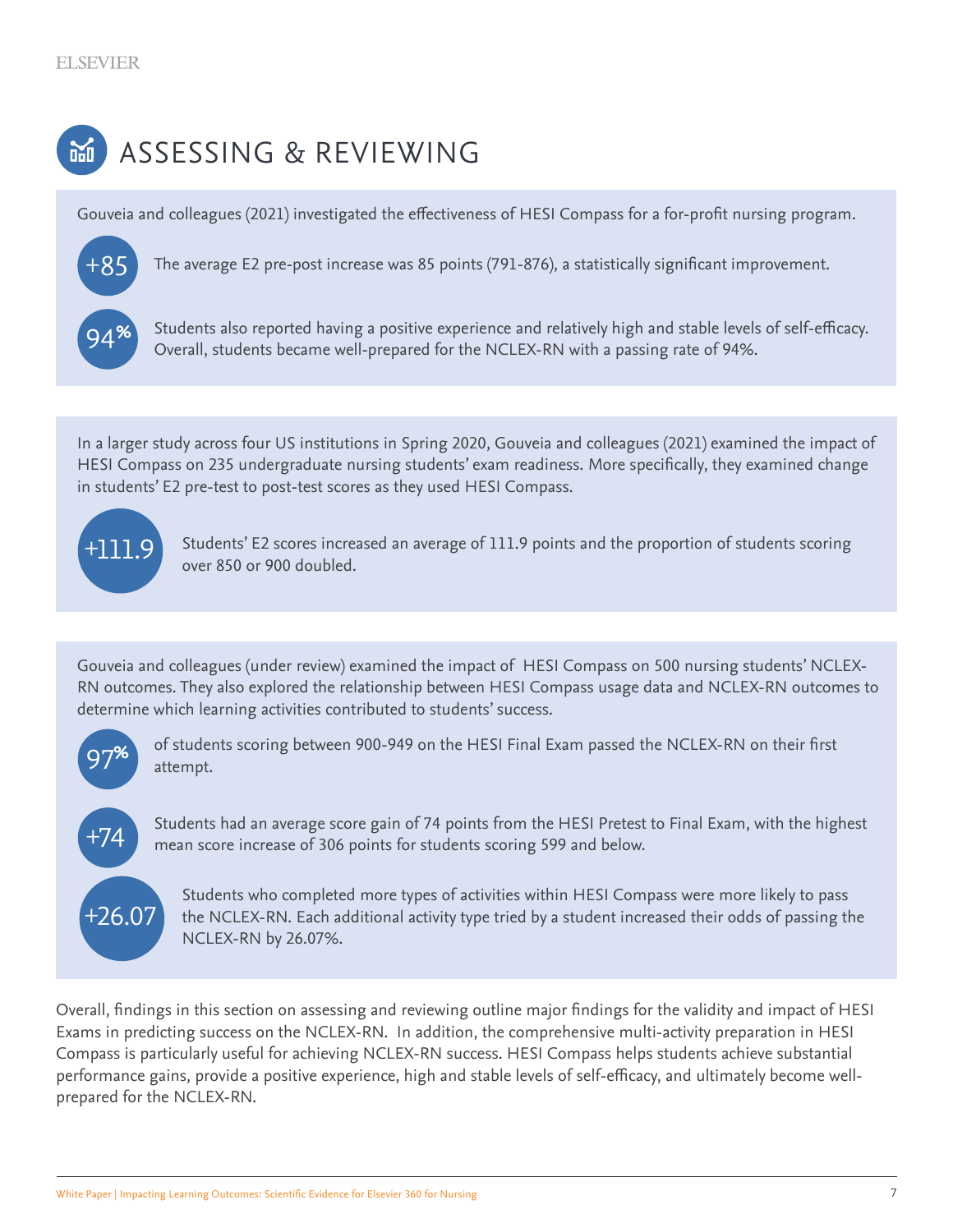#### **CONCLUSION**

The purpose of this paper was to review selected study findings from the ALS team's ongoing research program that examined the impact of products within Elsevier 360 for Nursing for the following student outcomes:



The paper provided continuing evidence for the validity and effectiveness of Elsevier 360 for Nursing to help nursing programs meet their learning, teaching, and assessment goals. These findings also provide nurse educators with evidence of effectiveness to inform their testing, NCLEX-RN preparation, and remediation processes. Nursing programs' unique qualities such as student and faculty characteristics, curricula, and testing policies should be considered when generalizing the impact of these results on their programs.

The ALS team is continually building a program of research that provides nursing programs and faculty with rich insights about the effectiveness of our products. In the future, the ongoing research program will extend previous work and examine how multiple products work together to impact teaching and learning outcomes.

#### **REFERENCES**

Barton, L., Willson, P., Langford, R., & Schreiner, B. (2014). Standardized predictive testing: Practices, policies, and outcomes. *Administrative Issues Journal: Connecting Education, Practice, and Research, 4*(2), 68-76.

DeBellis, L. (2021). *Development of critical thinking skills in nursing students.* [Conference presentation abstract]. Sigma Theta Tau International Nursing Research Congress, Online.

Glasgow, M. E. S., Dreher, H. M., & Schreiber, J. (2019). Standardized testing in nursing education: Preparing students for NCLEX-RN® and practice. *Journal of Professional Nursing, 35*(6), 440-446.

Gouveia, C. (2022). *An Analysis of Sherpath Student and Faculty Efficacy Surveys*. [Manuscript in preparation].

Gouveia, C., Baker, R. S., Shah, M., & Snow, E. (2021, April 21-26). *The Impact of HESI® Compass™ on Nursing Students' Readiness for the NCLEX-RN Exam®* . [Paper presentation]. Annual Meeting of the American Educational Research Association, Virtual.

Gouveia, C., Baker, R.S., Shah, M. & Snow, E. (2022). *The Impact of HESI® Compass™ on Nursing Students' Readiness for the NCLEX-RN Exam®* . [Conference presentation abstract]. Sigma Theta Tau International Nursing Research Congress, Edinburgh, Scotland.

Gouveia, C., Thielk, M., Sportsman, S. (2021, July 21-23). *The Association Between the Number of HESI-RN Specialty Exams and Improved Performance on the HESI Exit Exam (E2).* [Conference presentation abstract]. Thirty-Second Sigma Theta Tau International Nursing Research Congress, Online.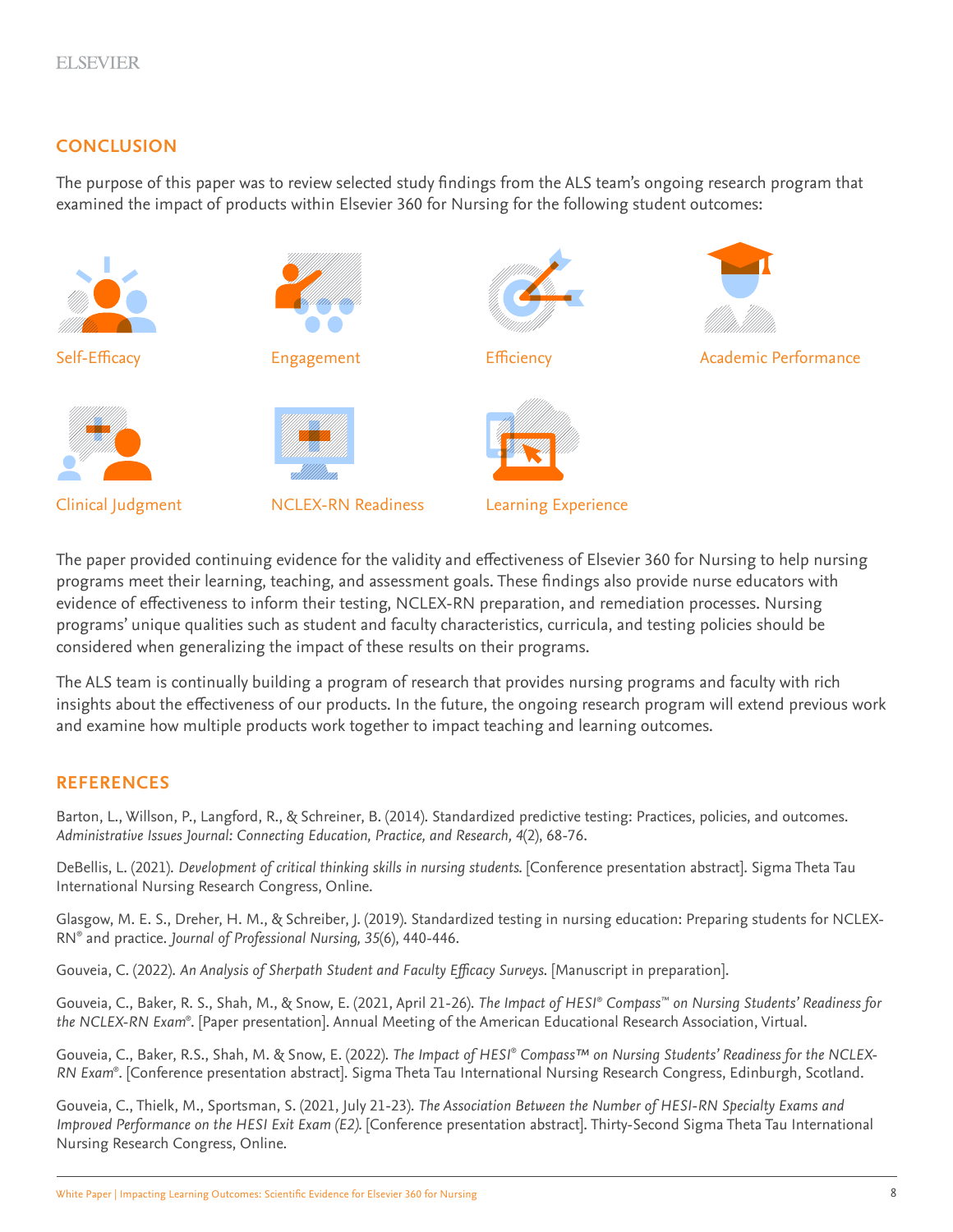#### **REFERENCES, cont.**

Kim, H. J., Nikstaitis, T. M., Park, H., Armstrong, L. J., & Mark, H. D. (2019). Predictors and students' perceptions of NCLEX-RN success in a BS program. *Journal of Nursing Education and Practice, 9*(6), 32-40.

Malkemes, S., & Phelan, J. C. (2017). Impact of adaptive quizzing as a practice and remediation strategy to prepare for the NCLEX-RN. *Open Journal of Nursing, 7*(11), 1289-1306.

National Council of State Boards of Nursing (2019). NCLEX-RN Examination. Test Plan for the National Council Licensure Examination for Registered Nurses. [https://www.ncsbn.org/2019\\_RN\\_TestPlan-English.pdf](https://www.ncsbn.org/2019_RN_TestPlan-English.pdf)

National Council of State Board of Nursing (2021). Next Generation NCLEX Project. <https://www.ncsbn.org/next-generation-nclex.htm>

Quinn, B. L., Smolinski, M., & Peters, A. B. (2018). Strategies to improve NCLEX-RN success: A review. *Teaching and Learning in Nursing, 13*(1), 18-26.

Opsahl, A.G., Auberry, K., Sharer, B., & Shaver, C. (2018). A comprehensive educational approach to improving NCLEX-RN pass rates. *Nursing Forum, 53*, 549-554.

Presti, C. R., & Sanko, J. S. (2018). Adaptive quizzing improved end-of-program exit examination scores. *Nurse Educator, 44*(3), 151-153.

Riley, T. & Gouveia, C. (2022). *2022 Scientific Evidence for Elsevier HESI-RN Exams and HESI-APRN Exams*. Elsevier Education.

Roa, M., Shipman, D., Hooten, J., & Carter, M. (2011). The costs of NCLEX-RN failure. *Nurse Education Today, 31*(4), 373-377.

Shah, M. & Bennett, J. (2021). Seven Educational Benefits of Using Virtual Reality Simulations. Elsevier Education. Retrieved from <https://evolve.elsevier.com/education/expertise/simulation-success/educational-benefits-of-using-virtual-reality-simulations/>

Shah, M., Gouveia, C. & Babcock, B. (under review). *Undergraduate Nursing Students' Experiences and Perceptions of Self-Efficacy in Virtual Reality Simulations.* Paper submitted to the 8th International Conference of the Immersive Learning Research Network, May 30-June 4, 2022.

Shah, M., Gouveia, C. & Barakat, S. (in press). Simulation Learning System with Virtual Reality for Supporting Practice Readiness in Undergraduate Nursing Education. To be published in proceedings of the Annual Meeting of the International Society of the Learning Sciences. June 6-10, 2022, Hiroshima, Japan/Online.

Shah, M., Siebert-Evenstone, A., Eagan, B., & Holthaus, R. (2021). Modeling Educator Use of Virtual Reality Simulations in Nursing Education Using Epistemic Network Analysis. 7th International Conference of the Immersive Learning Research Network (iLRN), 1-8.

Shah, M., Siebert-Evenstone, A., Eagan, B. & Moots, H. (2021). *Student Learning in Simulation Learning System with Virtual Reality: A Quantitative Ethnographic Examination of a Fundamentals of Nursing Scenario*. Elsevier Education.

Shah, M., Siebert-Evenstone, A., Moots, H., & Eagan, B. (2021). Quality and Safety Education for Nursing (QSEN) in Virtual Reality Simulations: A Quantitative Ethnographic Examination. In International Conference on Quantitative Ethnography (pp. 237-252).

Shah, M., Fuller, B., Gouveia, C., Mee, C. L., Baker, R. S., & San Pedro, M. O. Z. (2022). NCLEX-RN readiness: HESI Exit Exam validity and nursing program policies. *Journal of Professional Nursing, 39*, 131-138.

Shah, M., Snow, E., Baker, R., & Gouveia, C. (2020). Learning Scientists in Academia and Industry: Building Bridges and Expanding the Potential of our Community. In Gresalfi, M. and Horn, I. S. (Eds.), *The Interdisciplinarity of the Learning Sciences, 14th International Conference of the Learning Sciences (ICLS) 2020*, Volume 2 (pp. 697-700). Nashville, Tennessee: International Society of the Learning Sciences.

Sportsman, S. (2020). *HESI RN Specialty Exams Improve Scores on Exit Exam.* Elsevier Education.